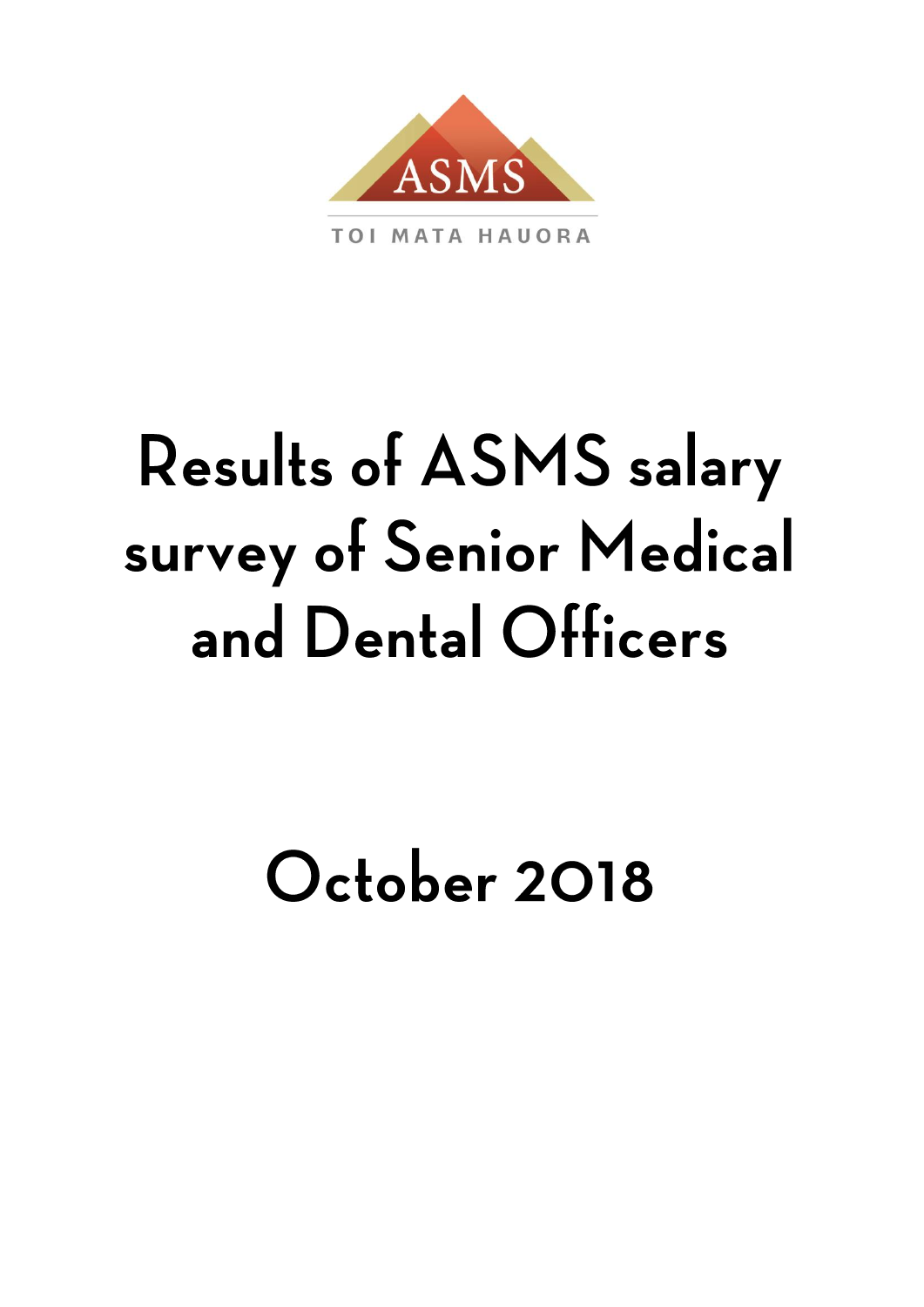## **TABLES**

| Table 1: |                                                                                           |  |
|----------|-------------------------------------------------------------------------------------------|--|
| Table 2: |                                                                                           |  |
| Table 3: |                                                                                           |  |
| Table 4: | Ranked average medical and dental officer salary per DHB including numbers of medical and |  |
|          |                                                                                           |  |
| Table 5: |                                                                                           |  |
| Table 6: | Numbers of medical and dental officers on each salary step by gender and DHB 2018 11      |  |

### **FIGURES**

| Figure 1: | Total numbers of specialists and medical and dental officers employed by DHBs 2006-20185         |
|-----------|--------------------------------------------------------------------------------------------------|
| Figure 2: | Percentage change in numbers of specialists and medical and dental officers employed by DHBs     |
|           |                                                                                                  |
| Figure 3: | Summary of national average full time equivalent salaries for specialists and medical and dental |
|           |                                                                                                  |
| Figure 4: | Percentage change in average specialist and medical and dental officer salary 2011-20187         |
| Figure 5: | Proportion of specialists and by gender on the top step of the salary scale from 2006-201812     |
| Figure 6: | Proportion of medical and dental officers and by gender on the top step of the salary scale from |
|           |                                                                                                  |
| Figure 7: |                                                                                                  |
| Figure 8: | Total number and proportion of medical and dental officers by gender 2006-2018 14                |

MMM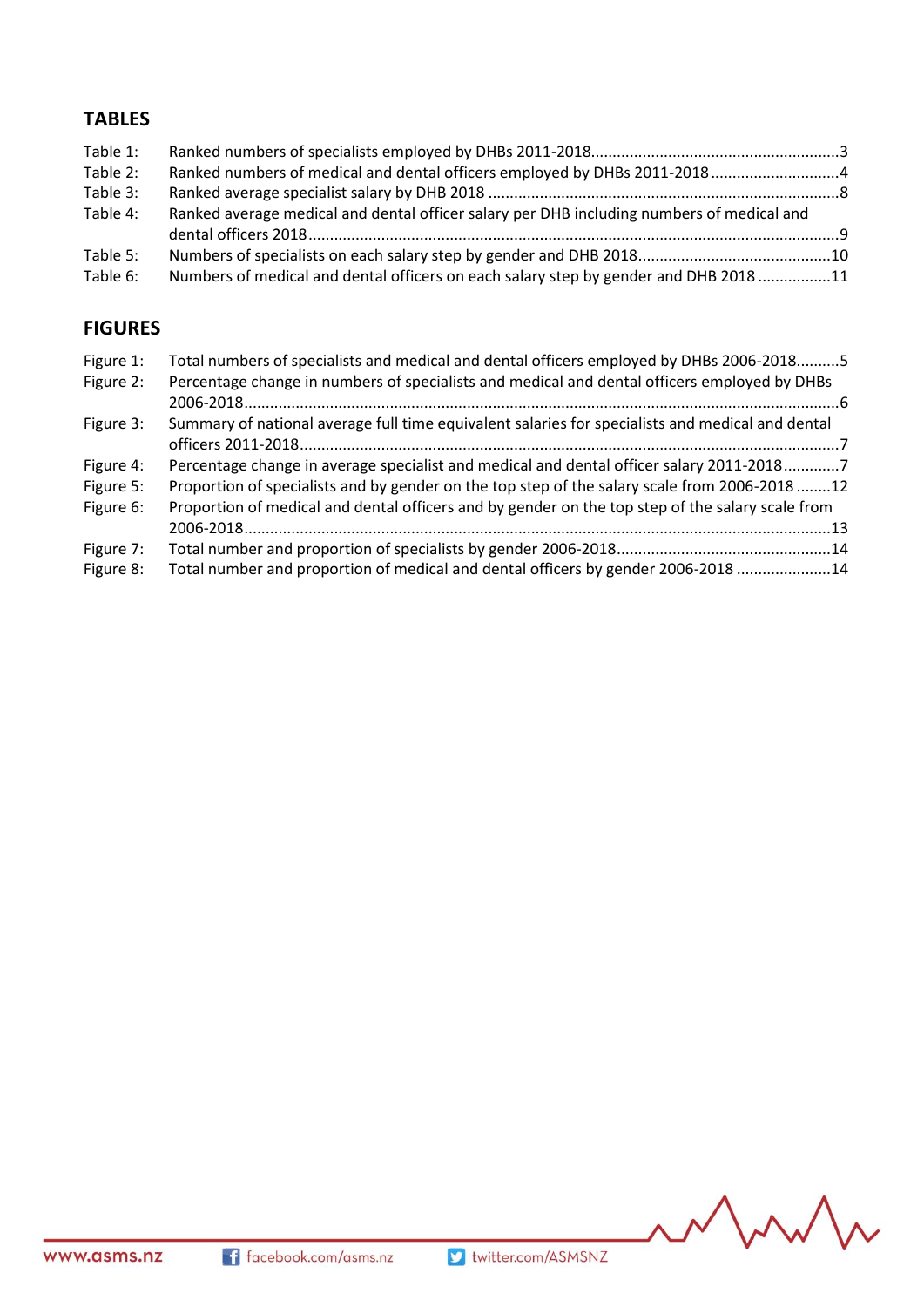#### **INTRODUCTION**

The Association of Salaried Medical Specialists (ASMS) has been recording the salaries of specialists and medical and dental officers working at District Health Boards (DHBs) throughout the country since 1993. Information is requested from DHBs about the number of senior medical and dental staff on each step of the salary scale as at 1 July 2018, whether they are ASMS members or not. The salary steps are those derived from the 2017 ASMS DHB Multi-Employer Collective Agreement (MECA). This survey reports on the current salary scales of the MECA that came into effect on 5 March 2018. The figures represent the number of people on each salary step rather than full-time equivalents (FTE) and do not take into account hours worked in excess of 40 hours per week, availability allowances and any other salary enhancements.

In addition to recording numbers of senior medical and dental staff per salary step, the survey requests a breakdown of these numbers by gender. This provides an insight into the gender composition of senior medical and dental staff by DHB, as well as allowing us to track changes in this regard since the data became available more than 10 years ago.

Finally, the survey requests information on the superannuation schemes currently used by senior medical and dental staff. There are three categories in this section; the number receiving an employer contribution under the Government Superannuation Fund (GSF) or the National Provident Fund (NPF) which closed to new members in 1992, the number receiving a contribution under the DHB MECA Clause 17.2 and those who receive an employer contribution in some other way. Due to incomplete data received, the results for superannuation will be reported on separately later in the year.

#### **KEY FINDINGS**

As at 1 July 2018, there were 4830 specialists and 468 medical and dental officers employed across New Zealand's DHBs, with a total senior medical workforce of 5298 people. These figures represent a 3% increase in specialist numbers and a 7% decrease in medical and dental officer numbers compared with the previous year. Of these, 2939 (60.8%) of specialists were male and 1891 (39.2%) were female. This represents a decrease in the number of male specialists of 0.6% and an increase in the number of female specialists of 9.1% compared with 2017. For medical and dental officers, 264 (56.4%) were male and 204 (43.6%) were female. This represents an increase in the number of male medical and dental officers of 1.5% and a decrease in the number of females of 16% compared with 2017.

The figures report an increase in the average specialist salary of 8.4%, due in part to a catch-up on the previous year when the average salary increase fell below the inflation rate. It also reflects the pattern of salary spikes that tend to occur in the first year of a new MECA. The survey figures also show a decrease in the average medical and dental officer salary of 1.1% compared with the previous year. This decrease may be due to some medical and dental officers moving on to the specialist salary scale, although due to the limitations of the data collection process, we are unable to interrogate this further.

The highest average salary for specialists was again recorded at Tairawhiti DHB (\$216,187 n=54), reflecting the high proportion of specialists on the top step (n=26) and the lowest at Waitemata DHB (\$202,391 n=437), reflecting the larger numbers of specialists at the DHB and their spread across the salary steps. The highest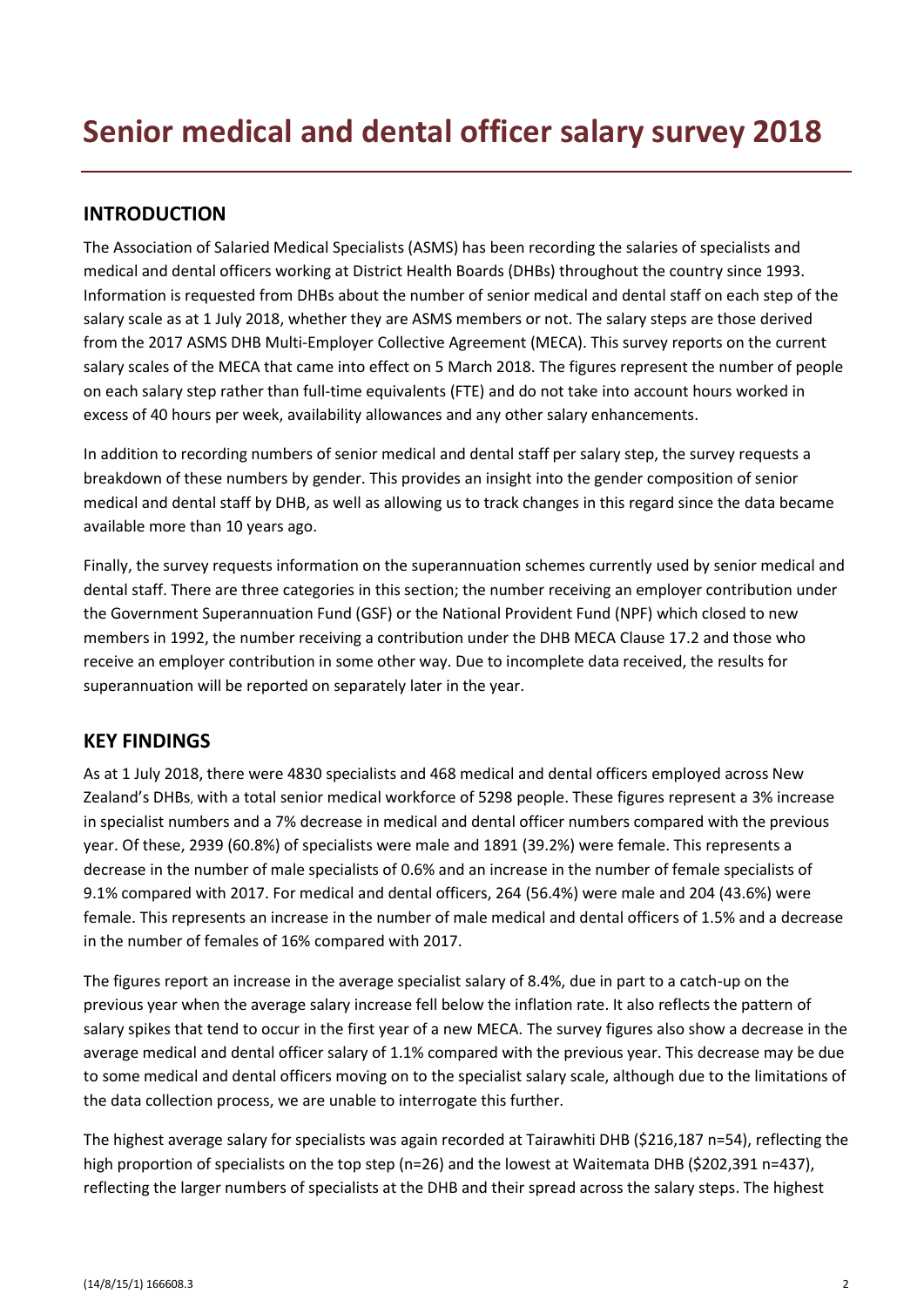average salary for medical and dental officers was at Wairarapa DHB (n=4) (\$177,706), with the lowest average salary at Auckland DHB (\$143,130 n=104).

In 2018, 36.7% (n=1775) of all specialists were on the top step of the salary scale compared with 41.1% (n=1927) in 2017. This decrease is likely due to the introduction of a new top step, for which eligibility was determined by being on the previous top step for a year or more as at 5 March 2018.

In terms of the gender composition of the top step, 27.9 % (n=495) were female and 72.1% (n=1280) male. For medical and dental officers, 42.7% (n=200) were on the top step with this comprised of 42.5% (n=85) females and 57.5% (n=115) males. For both specialists and medical and dental officers, the majority were on the top step, with the second largest grouping of specialists being on Step 7 (500 individuals). The second largest grouping of medical and dental officers was on step 1 (62 individuals).

#### **RESULTS**

Table 1 presents the changing number of specialists employed at each DHB since 2011. Auckland DHB remains the largest employer of specialists, followed by Canterbury and Counties Manukau. South Canterbury, Wairarapa and the West Coast continue to have the lowest number of specialists across the country.

| <b>DHB</b>                | 2018 | 2017 | 2016 | 2015 | 2014 | 2013 | 2012 | 2011 |
|---------------------------|------|------|------|------|------|------|------|------|
| <b>Auckland</b>           | 942  | 917  | 886  | 846  | 818  | 806  | 782  | 755  |
| Canterbury                | 540  | 540  | 510  | 488  | 462  | 415  | 427  | 440  |
| <b>Counties Manukau</b>   | 470  | 466  | 487  | 434  | 447  | 421  | 385  | 370  |
| Waitemata                 | 437  | 422  | 412  | 392  | 366  | 337  | 323  | 307  |
| <b>Capital Coast</b>      | 404  | 387  | 367  | 365  | 361  | 352  | 317  | 299  |
| Waikato                   | 381  | 365  | 356  | 345  | 341  | 327  | 306  | 284  |
| <b>Southern</b>           | 301  | 286  | 282  | 275  | 272  | 251  | 236  | 220  |
| <b>Bay of Plenty</b>      | 204  | 188  | 177  | 170  | 171  | 155  | 149  | 139  |
| <b>Northland</b>          | 164  | 173  | 160  | 152  | 127  | 122  | 117  | 117  |
| <b>MidCentral</b>         | 158  | 156  | 147  | 143  | 140  | 135  | 131  | 110  |
| <b>Hawkes Bay</b>         | 142  | 128  | 129  | 129  | 117  | 118  | 114  | 114  |
| <b>Hutt Valley</b>        | 142  | 136  | 135  | 144  | 130  | 124  | 124  | 123  |
| <b>Nelson-Marlborough</b> | 139  | 141  | 130  | 87   | 129  | 117  | 112  | 106  |
| <b>Taranaki</b>           | 101  | 85   | 82   | 83   | 75   | 77   | 64   | 59   |
| <b>Lakes</b>              | 92   | 85   | 78   | 83   | 75   | 79   | 66   | 69   |
| <b>Tairawhiti</b>         | 54   | 53   | 55   | 53   | 44   | 51   | 43   | 47   |
| Whanganui                 | 53   | 47   | 58   | 49   | 53   | 47   | 43   | 41   |
| <b>South Canterbury</b>   | 47   | 50   | 43   | 41   | 43   | 37   | 38   | 37   |
| Wairarapa                 | 32   | 33   | 35   | 26   | 27   | 24   | 23   | 24   |
| <b>West Coast</b>         | 27   | 33   | 31   | 32   | 32   | 27   | 26   | 24   |
| <b>Totals</b>             | 4830 | 4691 | 4560 | 4337 | 4230 | 4022 | 3826 | 3685 |

#### **Table 1: Ranked numbers of specialists employed by DHBs 2011-2018**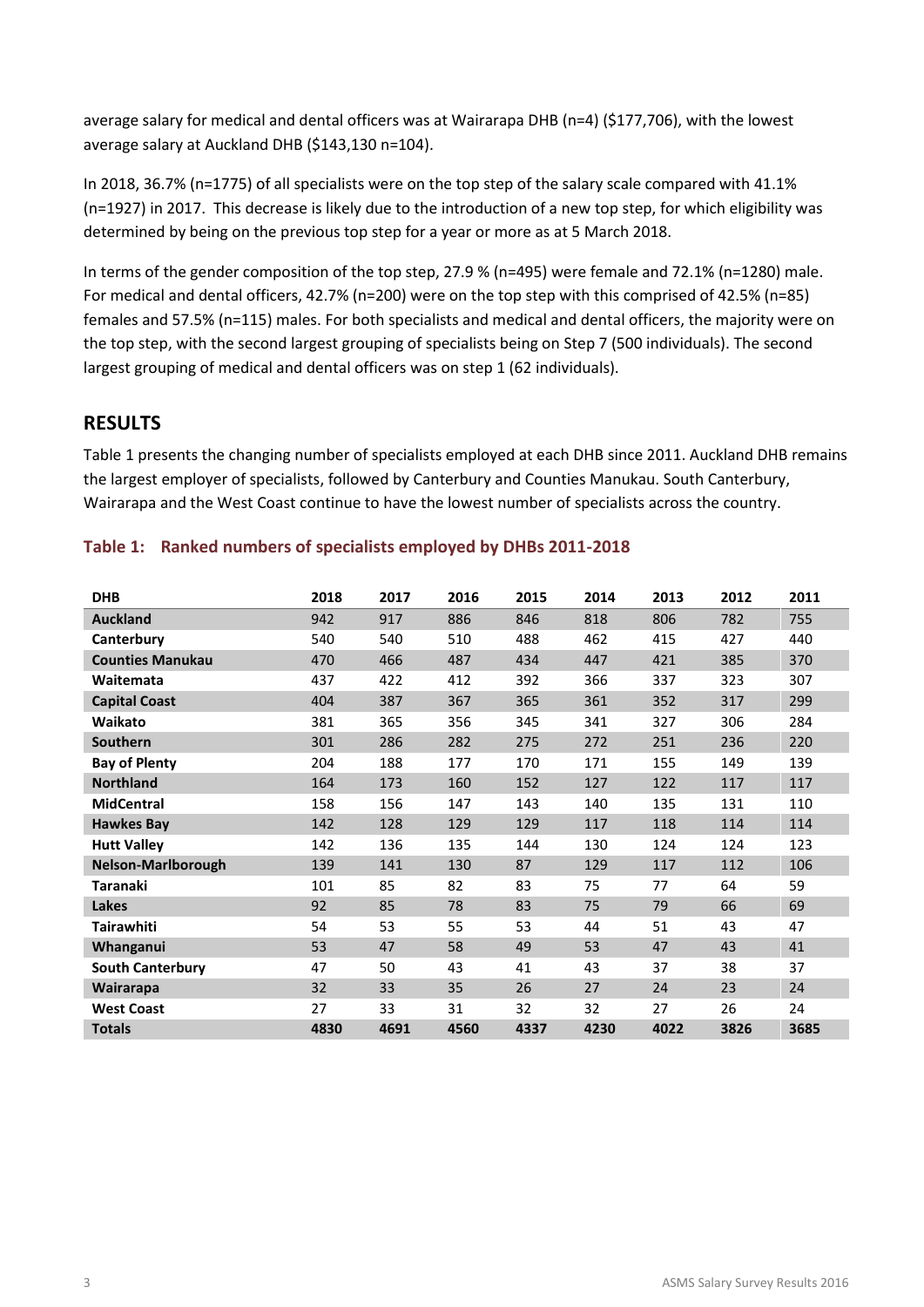Table 2 presents the changing numbers of medical and dental officers according to DHBs since 2011. Auckland, Waitemata and Counties Manukau have the largest numbers of medical and dental officers with Whanganui and Tairawhiti having the lowest numbers.

| <b>DHB</b>              | 2018           | 2017           | 2016           | 2015           | 2014           | 2013           | 2012           | 2011           |
|-------------------------|----------------|----------------|----------------|----------------|----------------|----------------|----------------|----------------|
| <b>Auckland</b>         | 104            | 121            | 122            | 113            | 118            | 110            | 116            | 107            |
| Waitemata               | 53             | 74             | 77             | 83             | 84             | 82             | 78             | 87             |
| <b>Counties Manukau</b> | 49             | 45             | 25             | 49             | 42             | 43             | 39             | 33             |
| Canterbury              | 43             | 62             | 64             | 64             | 64             | 60             | 52             | 65             |
| Waikato                 | 37             | 38             | 35             | 27             | 28             | 30             | 31             | 35             |
| <b>Northland</b>        | 25             | 13             | 11             | 10             | 30             | 31             | 31             | 35             |
| Southern                | 23             | 19             | 14             | 15             | 18             | 19             | 25             | 33             |
| <b>Bay of Plenty</b>    | 21             | 21             | 23             | 19             | 24             | 21             | 22             | 24             |
| <b>Taranaki</b>         | 19             | 22             | 19             | 16             | 15             | 16             | 25             | 25             |
| Nelson-Marlborough      | 17             | 18             | 18             | 22             | 21             | 27             | 29             | 33             |
| <b>Capital Coast</b>    | 15             | 13             | 14             | 16             | 16             | 15             | 13             | 9              |
| <b>MidCentral</b>       | 14             | 14             | 18             | 18             | 18             | 18             | 17             | 13             |
| <b>Hutt Valley</b>      | 13             | 11             | 11             | 11             | 11             | 10             | 10             | 12             |
| <b>Hawkes Bay</b>       | 10             | 10             | 11             | 11             | 10             | 9              | 12             | 11             |
| <b>Lakes</b>            | 6              | 3              | 5              | 3              | 3              | $\overline{2}$ | $\overline{7}$ | 8              |
| <b>West Coast</b>       | 6              | 5              | 6              | 5              | 8              | 10             | 12             | 11             |
| <b>South Canterbury</b> | $\overline{4}$ | 3              | $\overline{4}$ | 3              | $\overline{4}$ | 6              | $\overline{4}$ | 6              |
| Wairarapa               | 4              | 3              | $\Omega$       | 6              | 4              | 4              | 6              | 4              |
| Whanganui               | 3              | 6              | 5              | $\overline{4}$ | 5              | 3              | 3              | $\overline{4}$ |
| <b>Tairawhiti</b>       | $\overline{2}$ | $\overline{2}$ | 2              | 3              | 4              | 4              | 8              | 10             |
| <b>Totals</b>           | 468            | 503            | 484            | 498            | 527            | 520            | 540            | 565            |

#### **Table 2: Ranked numbers of medical and dental officers employed by DHBs 2011-2018**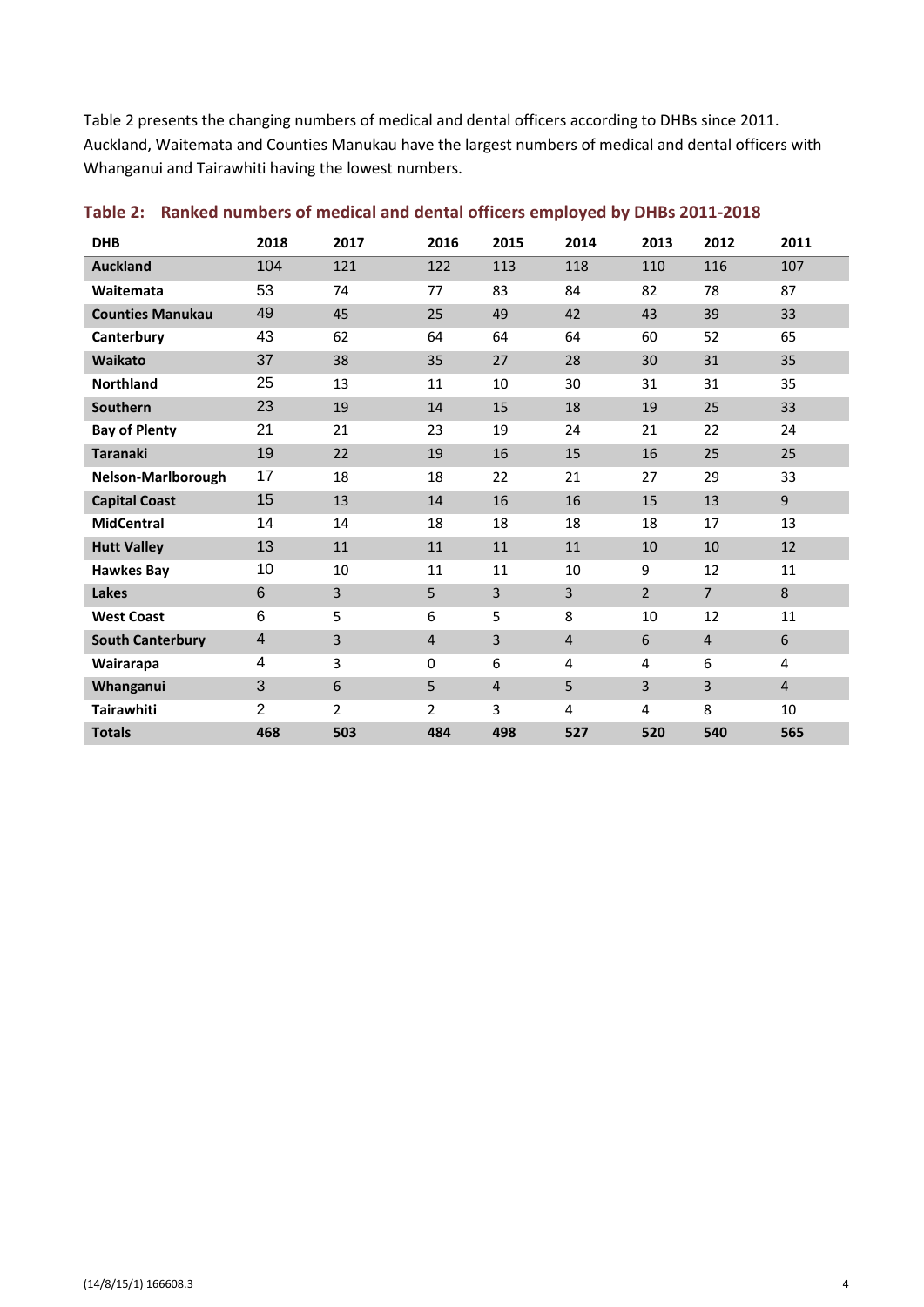Figure 1 shows how total numbers of both specialists and medical and dental officers have changed over the past 12 years, with Figure 2 displaying the year-on-year percentage change in these total numbers across all DHBs.



**Figure 1: Total numbers of specialists and medical and dental officers employed by DHBs 2006-**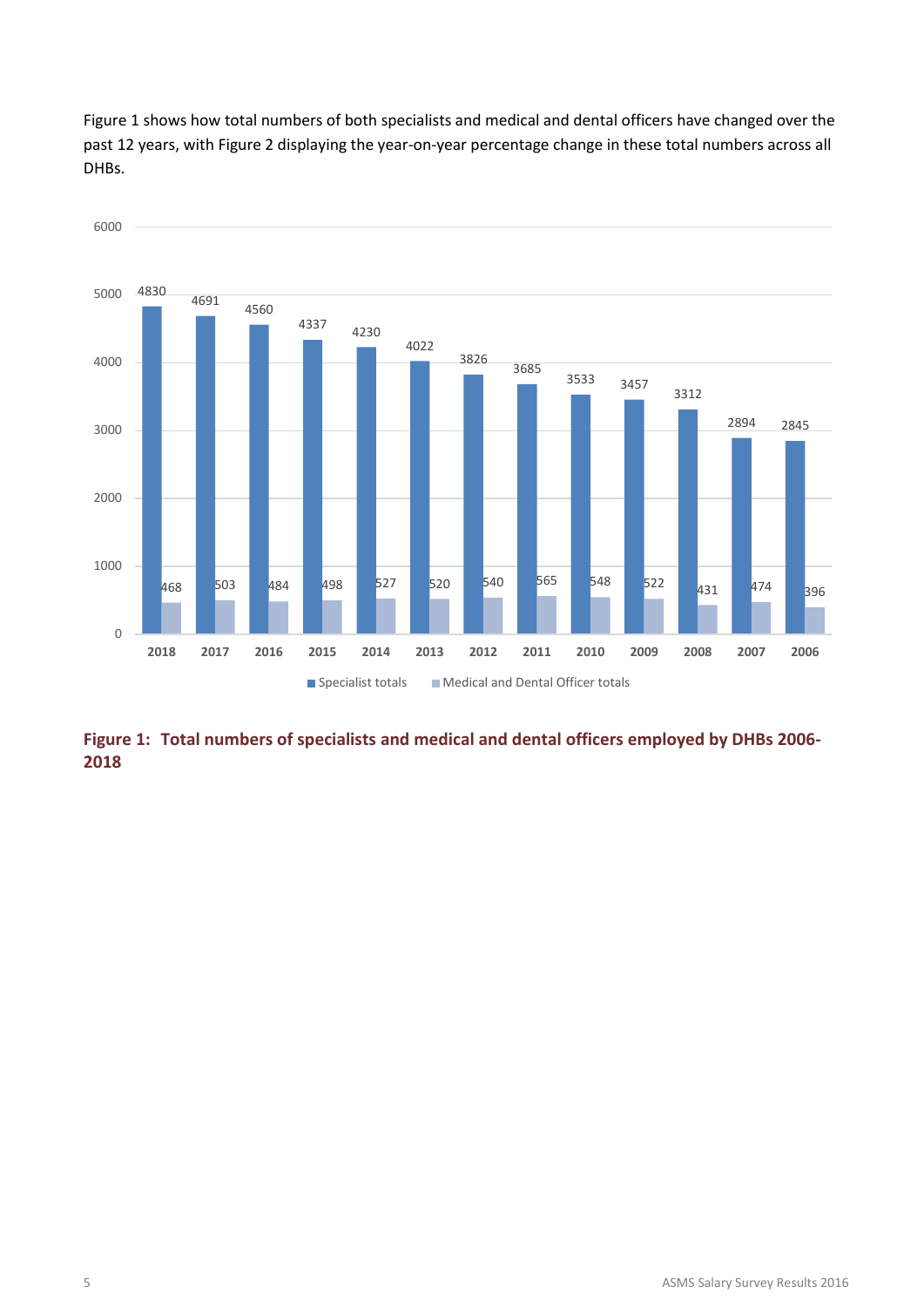

**Figure 2: Percentage change in numbers of specialists and medical and dental officers employed by DHBs 2006-2018**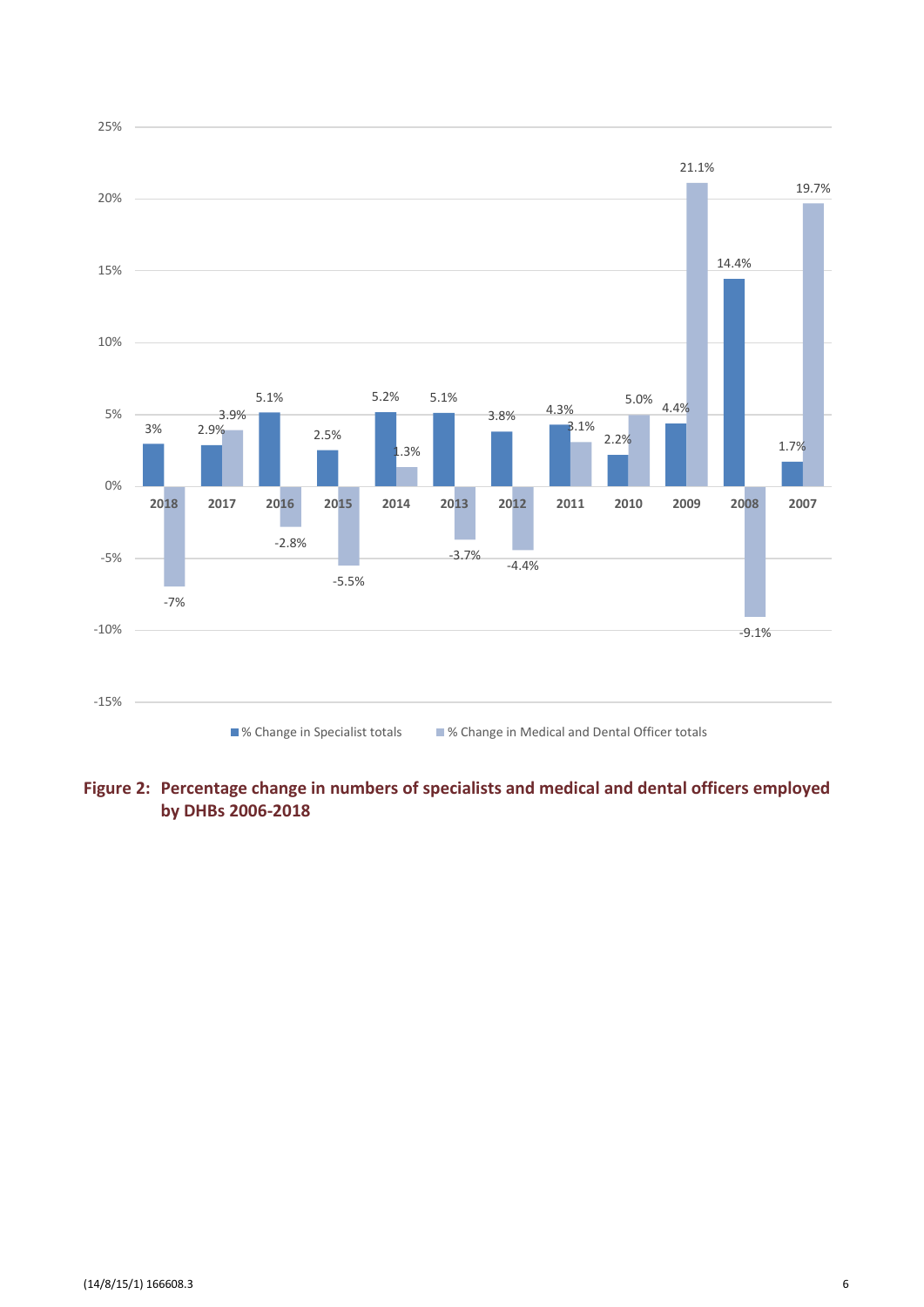

Figure 3 describes trends in average full time equivalent specialist and medical and dental officer salaries over the past six years, with Figure 4 exploring the percentage change in average salary from 2011.

#### **Figure 3: Summary of national average full time equivalent salaries for specialists and medical and dental officers 2011-2018**



#### **Figure 4: Percentage change in average specialist and medical and dental officer salary 2011-2018**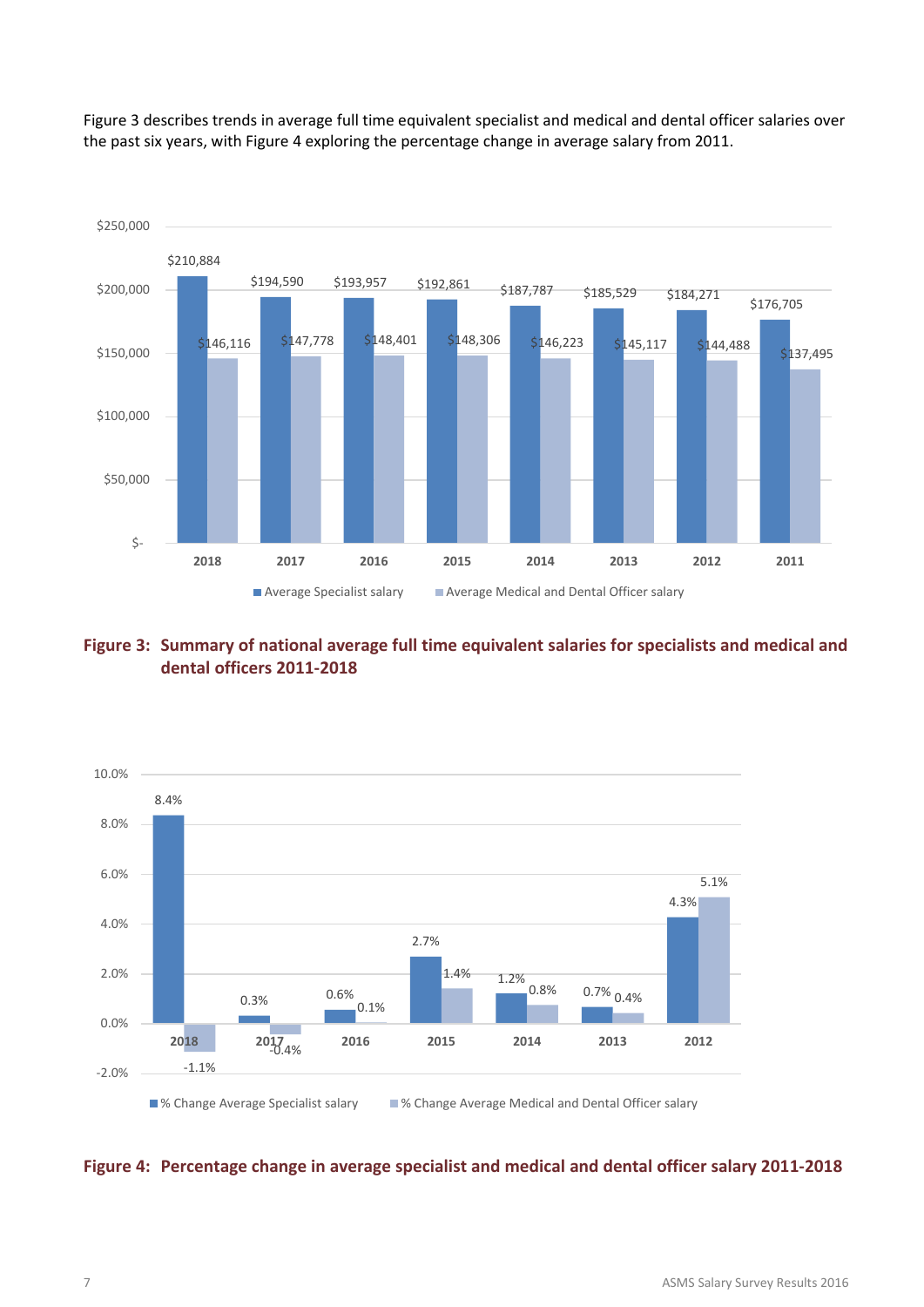Table 3 presents the ranked average salaries of specialists according to DHB. This year, Tairawhiti has the highest average salary for specialists.

| <b>DHB</b>              | <b>Total average salary</b> | <b>Specialists per DHB</b> |
|-------------------------|-----------------------------|----------------------------|
| <b>Tairawhiti</b>       | \$216,187                   | 54                         |
| <b>West Coast</b>       | \$215,770                   | 27                         |
| Wairarapa               | \$215,268                   | 32                         |
| Whanganui               | \$213,311                   | 53                         |
| Nelson-Marlborough      | \$209,342                   | 139                        |
| <b>South Canterbury</b> | \$207,220                   | 47                         |
| Southern                | \$206,640                   | 301                        |
| <b>MidCentral</b>       | \$206,519                   | 158                        |
| <b>Taranaki</b>         | \$205,824                   | 101                        |
| Lakes                   | \$205,702                   | 92                         |
| <b>Bay of Plenty</b>    | \$205,544                   | 204                        |
| <b>Capital Coast</b>    | \$205,501                   | 404                        |
| <b>Auckland</b>         | \$204,808                   | 942                        |
| <b>Northland</b>        | \$204,474                   | 164                        |
| Waikato                 | \$204,114                   | 381                        |
| <b>Hutt Valley</b>      | \$203,345                   | 142                        |
| Canterbury              | \$203,014                   | 540                        |
| <b>Counties Manukau</b> | \$202,760                   | 470                        |
| <b>Hawke's Bay</b>      | \$202,489                   | 142                        |
| Waitemata               | \$202,391                   | 437                        |

#### **Table 3: Ranked average specialist salary by DHB 2018**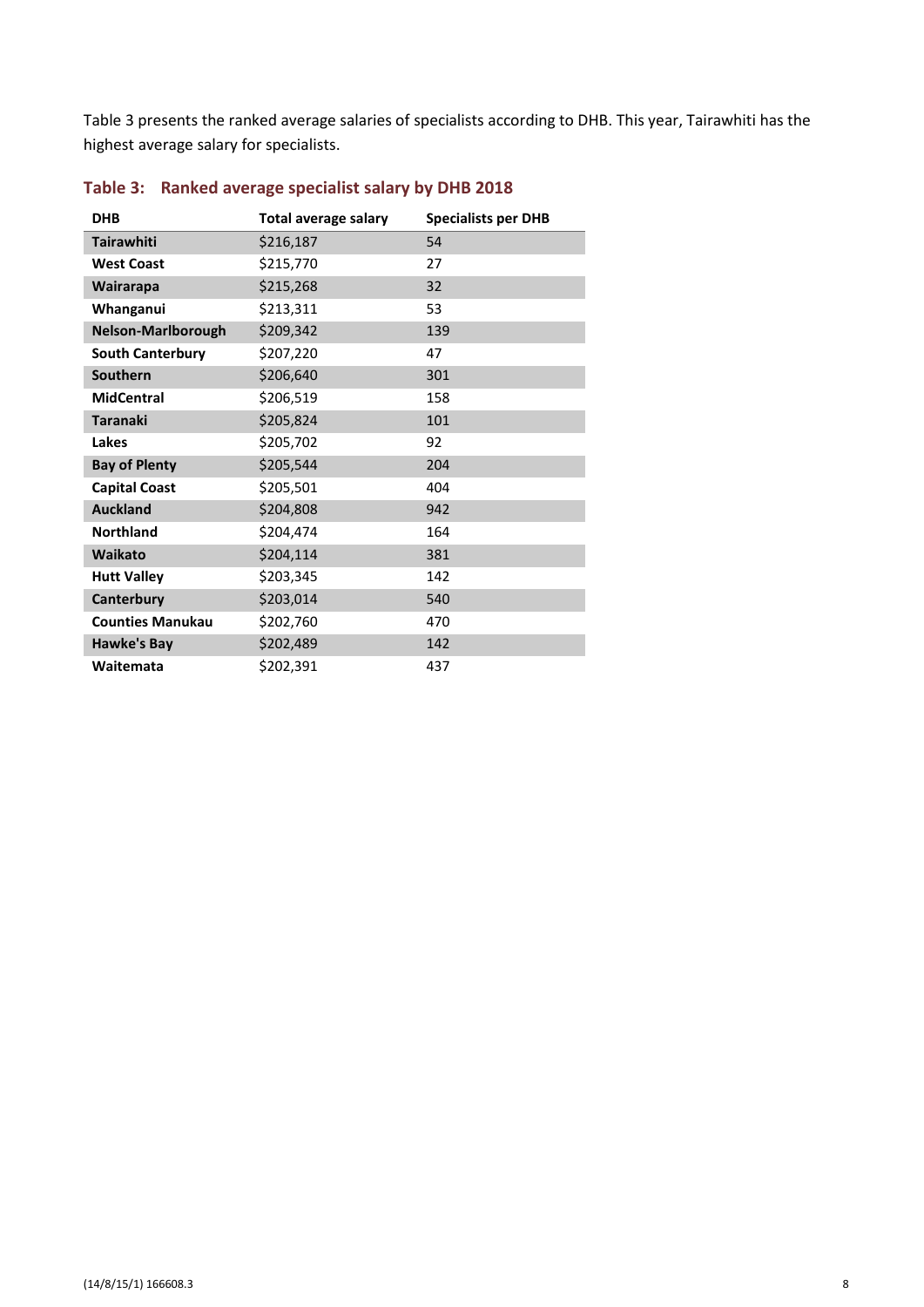Table 4 presents the same figures for medical and dental officers. Wairarapa, Bay of Plenty and West Coast DHBs have the highest average salaries in 2018.

| <b>DHB</b>              | <b>Total average salary</b> | Medical and dental officers per DHB |
|-------------------------|-----------------------------|-------------------------------------|
| Wairarapa               | \$177,706                   | $\overline{4}$                      |
| <b>Bay of Plenty</b>    | \$174,822                   | 21                                  |
| <b>West Coast</b>       | \$172,441                   | 6                                   |
| Nelson-Marlborough      | \$171,737                   | 17                                  |
| <b>Hawke's Bay</b>      | \$169,420                   | 10                                  |
| <b>South Canterbury</b> | \$167,483                   | 4                                   |
| <b>MidCentral</b>       | \$165,642                   | 14                                  |
| Whanganui               | \$165,635                   | 3                                   |
| <b>Capital Coast</b>    | \$165,562                   | 15                                  |
| Waikato                 | \$165,495                   | 37                                  |
| <b>Hutt Valley</b>      | \$164,574                   | 13                                  |
| <b>Taranaki</b>         | \$161,928                   | 19                                  |
| <b>Northland</b>        | \$161,388                   | 25                                  |
| <b>Southern</b>         | \$156,651                   | 23                                  |
| Canterbury              | \$155,663                   | 43                                  |
| <b>Counties Manukau</b> | \$154,503                   | 49                                  |
| Waitemata               | \$154,329                   | 53                                  |
| <b>Tairawhiti</b>       | \$152,448                   | 2                                   |
| Lakes                   | \$147,616                   | $\boldsymbol{6}$                    |
| <b>Auckland</b>         | \$143,130                   | 104                                 |

#### **Table 4: Ranked average medical and dental officer salary per DHB including numbers of medical and dental officers 2018**

Table 5 and 6 present a detailed breakdown of where specialists and medical and dental officers are placed on their respective salary scales according to gender and how this varies by DHB. The final rows present the gender totals, national totals and the percentage of females and males on each of the salary steps.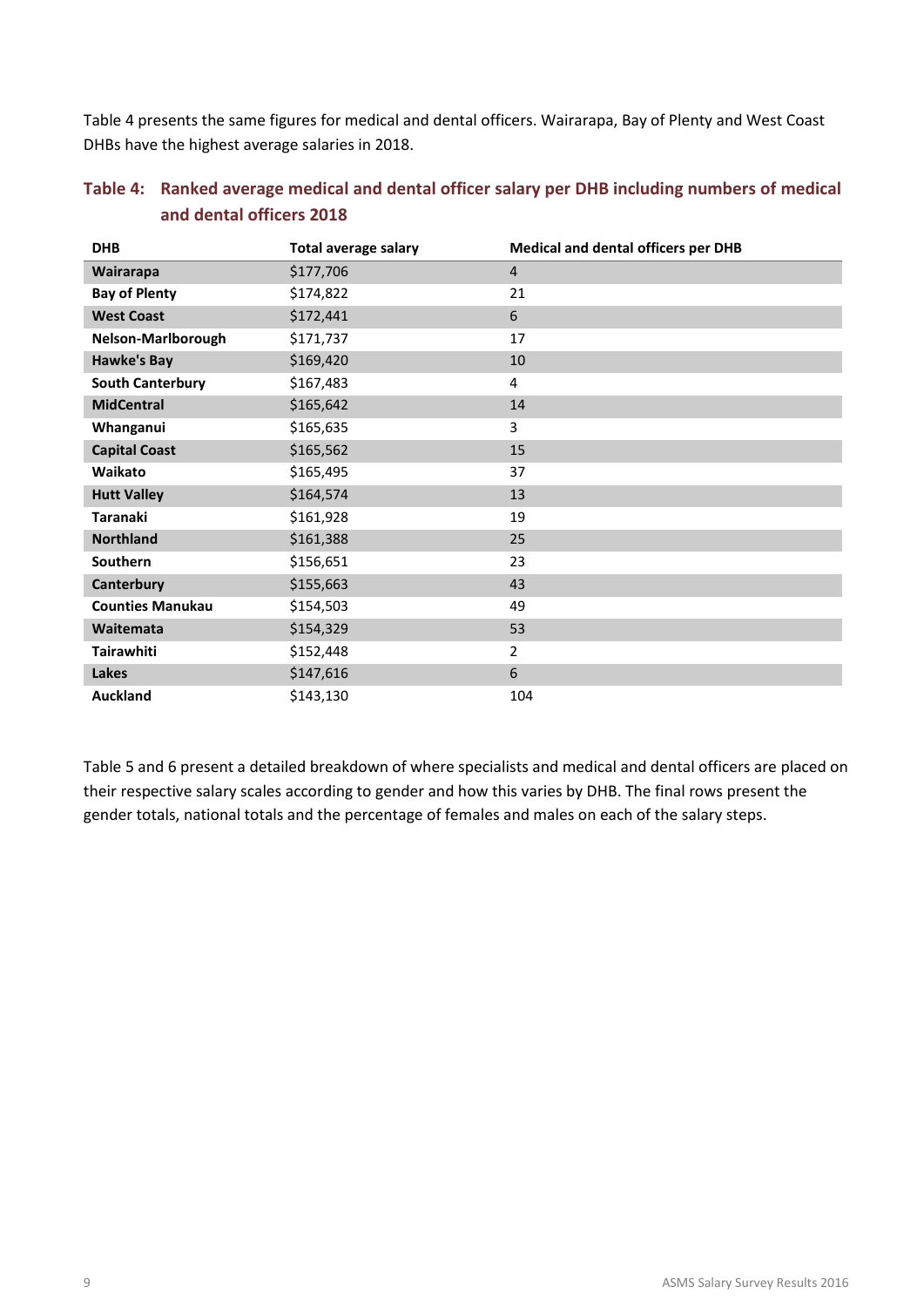| DHB                     |                         | 14         | 13                               | 12                      | 11                  | 10                  | 9                   | 8                              | $\overline{ }$       | 6                   | 5                       | 4                              | 3                     | 2                             | 1              |
|-------------------------|-------------------------|------------|----------------------------------|-------------------------|---------------------|---------------------|---------------------|--------------------------------|----------------------|---------------------|-------------------------|--------------------------------|-----------------------|-------------------------------|----------------|
| Northland               | Males                   | 34         | 8                                | 6                       | 6                   | 5                   | 7                   | 3                              | 8                    | 6                   | 5                       | 4                              | 5                     | 4                             | $\mathbf{1}$   |
|                         | Females                 | 18         | 5                                | $\overline{2}$          | 3                   | 4                   | 2                   | $\overline{2}$                 | 8                    | 6                   | $\overline{2}$          | 5                              | $\mathbf{1}$          | $\overline{2}$                | $\overline{2}$ |
|                         | <b>TOTAL</b>            | 52         | 13                               | 8                       | 9                   | 9                   | 9                   | 5                              | 16                   | 12                  | $\overline{7}$          | 9                              | 6                     | 6                             | 3              |
| Waitemata               | Males                   | 103        | 20                               | 16                      | 13                  | 10                  | 8                   | 6                              | 24                   | 10                  | 12                      | 9                              | 23                    | $\overline{7}$                | $\overline{7}$ |
|                         | Females<br><b>TOTAL</b> | 37         | 8                                | 5                       | 9                   | 9                   | 9                   | 5                              | 25                   | 14                  | 12                      | 9                              | 6                     | 9                             | 12             |
| Auckland                | Males                   | 140<br>249 | 28<br>26                         | 21<br>15                | 22<br>15            | 19<br>13            | 17<br>11            | 11<br>18                       | 49<br>54             | 24<br>29            | 24<br>18                | 18<br>13                       | 29<br>13              | 16<br>15                      | 19<br>14       |
|                         | Females                 | 113        | 22                               | 23                      | 25                  | 15                  | 23                  | 22                             | 56                   | 17                  | 30                      | 26                             | 23                    | 23                            | 21             |
|                         | <b>TOTAL</b>            | 362        | 48                               | 38                      | 40                  | 28                  | 34                  | 40                             | 110                  | 46                  | 48                      | 39                             | 36                    | 38                            | 35             |
| <b>Counties Manukau</b> | Males                   | 109        | 14                               | 13                      | 4                   | 11                  | 12                  | 11                             | 34                   | 15                  | 9                       | 11                             | $\overline{2}$        | $\overline{7}$                | 4              |
|                         | Females                 | 46         | $\overline{4}$                   | 8                       | 7                   | 12                  | 13                  | 6                              | 43                   | 19                  | 20                      | 7                              | 12                    | 8                             | 9              |
|                         | <b>TOTAL</b>            | 155        | 18                               | 21                      | 11                  | 23                  | 25                  | 17                             | 77                   | 34                  | 29                      | 18                             | 14                    | 15                            | 13             |
| Waikato                 | Males                   | 109        | 11                               | 11                      | 11                  | 14                  | 15                  | 9                              | 26                   | 8                   | 12                      | 12                             | 14                    | 7                             | 7              |
|                         | Females                 | 22         | 10                               | 3                       | 9                   | 5                   | 8                   | 7                              | 18                   | 8                   | 6                       | 3                              | 5                     | 4                             | $\overline{7}$ |
|                         | <b>TOTAL</b>            | 131        | 21                               | 14                      | 20                  | 19                  | 23                  | 16                             | 44                   | 16                  | 18                      | 15                             | 19                    | 11                            | 14             |
| <b>Bay of Plenty</b>    | Males                   | 69         | $\overline{7}$                   | $\overline{2}$          | 4                   | 3                   | 8                   | 6                              | 9                    | 5                   | 6                       | 4                              | 3                     | 4                             | $\mathbf{1}$   |
|                         | Females                 | 14         | $\overline{4}$                   | $\overline{2}$          | $\mathbf{1}$        | $\mathbf 1$         | 6                   | 8                              | 11                   | $\overline{2}$      | 5                       | $\overline{7}$                 | $\overline{2}$        | 8                             | $\overline{2}$ |
|                         | <b>TOTAL</b>            | 83         | 11                               | $\overline{4}$          | 5                   | $\overline{4}$      | 14                  | 14                             | 20                   | $\overline{7}$      | 11                      | 11                             | 5                     | 12                            | 3              |
| Lakes                   | Males                   | 29<br>10   | 6                                | $\overline{2}$<br>$1\,$ | $1\,$<br>0          | $\overline{2}$      | $\overline{2}$      | 3                              | 4<br>3               | 3<br>$\overline{2}$ | $\mathbf 1$<br>3        | 3<br>4                         | 0                     | $\mathbf{1}$<br>$\mathbf{1}$  | 3<br>4         |
|                         | Females<br><b>TOTAL</b> | 39         | $\mathbf{1}$<br>$\overline{7}$   | 3                       | $\mathbf{1}$        | 0<br>$\overline{2}$ | $\mathbf{1}$<br>3   | $\mathbf{1}$<br>$\overline{a}$ | $\overline{7}$       | 5                   | $\overline{\mathbf{4}}$ | $\overline{7}$                 | $\mathbf{1}$<br>$1\,$ | $\overline{2}$                | $\overline{7}$ |
| Tairawhiti              | Males                   | 20         | 3                                | 0                       | 4                   | 3                   | 5                   | 3                              | 0                    | $\mathbf{1}$        | 0                       | $\pmb{0}$                      | 0                     | 0                             | 0              |
|                         | Females                 | 6          | $\mathbf{1}$                     | 0                       | $\overline{2}$      | $\overline{2}$      | $\overline{2}$      | $\mathbf{1}$                   | 0                    | 0                   | $\mathbf 1$             | 0                              | 0                     | 0                             | 0              |
|                         | <b>TOTAL</b>            | 26         | $\overline{4}$                   | $\mathbf 0$             | 6                   | 5                   | $\overline{7}$      | $\overline{a}$                 | $\mathbf{0}$         | $\mathbf{1}$        | $\mathbf 1$             | $\mathbf 0$                    | 0                     | $\mathbf 0$                   | 0              |
| Taranaki                | Males                   | 27         | 6                                | $\overline{4}$          | 3                   | 3                   | $\overline{2}$      | 5                              | $\overline{7}$       | $\overline{2}$      | $1\,$                   | $\overline{2}$                 | $\mathbf{1}$          | $\overline{2}$                | $\mathbf{1}$   |
|                         | Females                 | 10         | 0                                | $\overline{2}$          | 0                   | $\mathbf{1}$        | 3                   | 3                              | 4                    | 0                   | 4                       | $\overline{2}$                 | 3                     | $\overline{2}$                | $\mathbf 1$    |
|                         | <b>TOTAL</b>            | 37         | 6                                | 6                       | 3                   | $\overline{4}$      | 5                   | 8                              | 11                   | $\overline{2}$      | 5                       | $\overline{4}$                 | $\overline{4}$        | $\overline{a}$                | $\overline{2}$ |
| <b>Hawkes Bay</b>       | Males                   | 43         | $\overline{4}$                   | 7                       | 3                   | 5                   | $\mathbf{1}$        | $\overline{7}$                 | 9                    | 5                   | $\mathbf 1$             | $1\,$                          | $\overline{7}$        | 5                             | 3              |
|                         | Females                 | 6          | 0                                | 3                       | 0                   | 3                   | $\mathbf{1}$        | 4                              | 6                    | $\overline{2}$      | 5                       | $\overline{4}$                 | 3                     | $\overline{2}$                | $\overline{2}$ |
|                         | <b>TOTAL</b>            | 49         | $\overline{4}$                   | 10                      | 3                   | 8                   | $\overline{2}$      | 11                             | 15                   | $\overline{7}$      | 6                       | 5                              | 10                    | $\overline{7}$                | 5              |
| Whanganui               | Males                   | 22         | 3                                | 6                       | 0                   | $\overline{2}$      | 0                   | $\mathbf{1}$                   | $\mathbf{1}$         | $\overline{2}$      | 0                       | 0                              | $\overline{2}$        | 0                             | 0              |
|                         | Females                 | 3          | $\overline{2}$                   | 0                       | $1\,$               | $\mathbf 1$         | 0                   | 0                              | 1                    | $\overline{2}$      | $\mathbf{1}$            | $\mathbf 1$                    | $\mathbf 1$           | $\mathbf{1}$                  | 0              |
| MidCentral              | <b>TOTAL</b><br>Males   | 25<br>6    | 5<br>8                           | 6<br>3                  | $\mathbf{1}$<br>2   | 3<br>$\mathbf{1}$   | 0<br>5              | $\mathbf{1}$<br>4              | $\overline{2}$<br>11 | $\overline{4}$<br>6 | $\mathbf{1}$<br>5       | $1\,$<br>4                     | 3<br>4                | $\mathbf{1}$<br>3             | $\pmb{0}$<br>5 |
|                         | Females                 | 56         | 6                                | $\overline{2}$          | 3                   | 3                   | 0                   | 4                              | 8                    | $\mathbf{1}$        | 4                       | $\mathbf 1$                    | $\mathbf{1}$          | 0                             | $\overline{2}$ |
|                         | <b>TOTAL</b>            | 62         | 14                               | 5                       | 5                   | $\overline{4}$      | 5                   | 8                              | 19                   | $\overline{7}$      | 9                       | 5                              | 5                     | $\overline{3}$                | $\overline{7}$ |
| Wairarapa               | Males                   | 16         | $\overline{2}$                   | 0                       | 0                   | 0                   | $\mathbf{1}$        | 0                              | $\mathbf{1}$         | 0                   | $\overline{2}$          | 0                              | $\mathbf{1}$          | $\mathbf 1$                   | 0              |
|                         | Females                 | 4          | 0                                | 0                       | 0                   | $1\,$               | $\mathbf{1}$        | 0                              | $1\,$                | 0                   | 1                       | 0                              | 0                     | 0                             | 0              |
|                         | <b>TOTAL</b>            | 20         | $\overline{2}$                   | $\mathbf 0$             | $\mathbf 0$         | $\mathbf{1}$        | $\overline{2}$      | $\mathbf{0}$                   | $\overline{2}$       | 0                   | 3                       | $\mathbf 0$                    | $\mathbf{1}$          | $\mathbf{1}$                  | $\pmb{0}$      |
| Hutt                    | Males                   | 32         | 10                               | 3                       | 4                   | 6                   | $\mathbf{1}$        | 3                              | $\overline{4}$       | 6                   | $\overline{2}$          | 5                              | 5                     | 5                             | 0              |
|                         | Females                 | 14         | $\overline{2}$                   | 4                       | 3                   | 5                   | $\overline{2}$      | 0                              | $\overline{4}$       | $\overline{2}$      | 5                       | 3                              | 6                     | 3                             | 3              |
|                         | <b>TOTAL</b>            | 46         | 12                               | $\overline{7}$          | $\overline{7}$      | 11                  | 3                   | 3                              | 8                    | 8                   | $\overline{7}$          | 8                              | 11                    | 8                             | 3              |
| Capital & Coast         | Males                   | 105        | 18                               | 15                      | $\overline{4}$      | 11                  | 10                  | 10                             | 16                   | 24                  | 12                      | 4                              | 16                    | 3                             | 4              |
|                         | Females                 | 45         | 5                                | 6<br>21                 | 13<br>17            | 8                   | 9<br>19             | $\overline{7}$<br>17           | 10                   | 9<br>33             | 12                      | 8<br>12                        | 6<br>22               | 10                            | 4              |
| Nelson                  | <b>TOTAL</b><br>Males   | 150<br>50  | 23<br>5                          | 3                       | 3                   | 19<br>8             | 5                   | 0                              | 26<br>8              | 5                   | 24<br>$\overline{2}$    | 3                              | 2                     | 13<br>0                       | 8<br>0         |
| Marlborough             | Females                 | 13         | 3                                | 0                       | 0                   | $\overline{2}$      | 6                   | 0                              | 8                    | 0                   | 4                       | $\mathbf{1}$                   | $\overline{2}$        | 3                             | 3              |
|                         | <b>TOTAL</b>            | 63         | 8                                | 3                       | 3                   | 10                  | 11                  | $\mathbf{0}$                   | 16                   | 5                   | 6                       | 4                              | $\overline{4}$        | $\overline{3}$                | 3              |
| <b>West Coast</b>       | Males                   | $11\,$     | $\mathbf{1}$                     | $\overline{\mathbf{c}}$ | $\mathbf 1$         | 0                   | 0                   | $\overline{2}$                 | $\mathbf{1}$         | 2                   | 0                       | 0                              | 0                     | 0                             | $\mathbf 0$    |
|                         | Females                 | 3          | $\mathbf{1}$                     | 0                       | $\mathbf{1}$        | 0                   | 0                   | 0                              | $\mathbf{1}$         | 0                   | $\mathbf{1}$            | 0                              | 0                     | 0                             | 0              |
|                         | <b>TOTAL</b>            | 14         | $2^{\circ}$                      | $\overline{2}$          | $2^{\circ}$         | $\mathbf{0}$        | $\mathbf 0$         | $\overline{2}$                 | $\overline{2}$       | $\overline{2}$      | $\mathbf{1}$            | $\mathbf 0$                    | $\mathbf{0}$          | $\mathbf{0}$                  | $\mathbf 0$    |
| Canterbury              | Males                   | 141        | 27                               | 8                       | 11                  | 9                   | 15                  | 13                             | 32                   | 19                  | 25                      | 19                             | 5                     | 11                            | 5              |
|                         | Females                 | 38         | 15                               | 6                       | 10                  | 4                   | 3                   | 15                             | 43                   | 10                  | 12                      | 13                             | 11                    | 10                            | 10             |
|                         | <b>TOTAL</b>            | 179        | 42                               | 14                      | 21                  | 13                  | 18                  | 28                             | 75                   | 29                  | 37                      | 32                             | 16                    | 21                            | 15             |
| <b>South Canterbury</b> | Males                   | 15         | 5                                | $\mathbf{1}$            | $\overline{2}$      | 0                   | $\overline{2}$      | 0                              | $\overline{2}$       | 0                   | $\overline{2}$          | 0                              | $\overline{2}$        | 0                             | $\mathbf{1}$   |
|                         | Females                 | 5          | $\mathbf{1}$<br>$\boldsymbol{6}$ | 0                       | 0                   | 0<br>$\mathbf{0}$   | 0<br>$\overline{2}$ | 0<br>$\mathbf{0}$              | $\mathbf{1}$         | $\mathbf 1$         | $\overline{2}$          | $\mathbf 1$                    | 0<br>$2^{\circ}$      | $\overline{2}$<br>$2^{\circ}$ | $\overline{2}$ |
|                         | <b>TOTAL</b><br>Males   | 20<br>90   | 10                               | $\mathbf{1}$<br>12      | $\overline{2}$<br>6 | 10                  | $\overline{2}$      | 8                              | 3<br>14              | $\mathbf{1}$<br>10  | $\overline{a}$<br>3     | $\mathbf{1}$<br>$\overline{7}$ | 7                     | 9                             | 3<br>5         |
| Southern                | Females                 | 32         | 5                                | 8                       | 5                   | 5                   | 4                   | 3                              | 14                   | 8                   | $\overline{7}$          | 3                              | 5                     | 4                             | 5              |
|                         | <b>TOTAL</b>            | 122        | 15                               | 20                      | 11                  | 15                  | 6                   | 11                             | 28                   | 18                  | 10                      | 10                             | 12                    | 13                            | 10             |
|                         | Males n                 | 1,280      | 194                              | 129                     | 97                  | 116                 | 112                 | 112                            | 265                  | 158                 | 118                     | 101                            | 112                   | 84                            | 61             |
| <b>Gender Totals</b>    | $\%$                    | 72.1       | 67.1                             | 63.2                    | 51.3                | 58.9                | 54.6                | 56.0                           | 50.0                 | 60.5                | 46.3                    | 50.8                           | 56.0                  | 47.7                          | 40.7           |
|                         | Females n               | 495        | 95                               | 75                      | 92                  | 81                  | 93                  | 88                             | 265                  | 103                 | 137                     | 98                             | 88                    | 92                            | 89             |
|                         | %                       | 27.9       | 32.9                             | 36.8                    | 48.7                | 41.1                | 45.4                | 44.0                           | 50.0                 | 39.5                | 53.7                    | 49.2                           | 44.0                  | 52.3                          | 59.3           |
|                         | <b>National Total</b>   | 1,775      | 289                              | 204                     | 189                 | 197                 | 205                 | 200                            | 530                  | 261                 | 255                     | 199                            | 200                   | 176                           | 150            |

## **Table 5: Numbers of specialists on each salary step by gender and DHB 2018**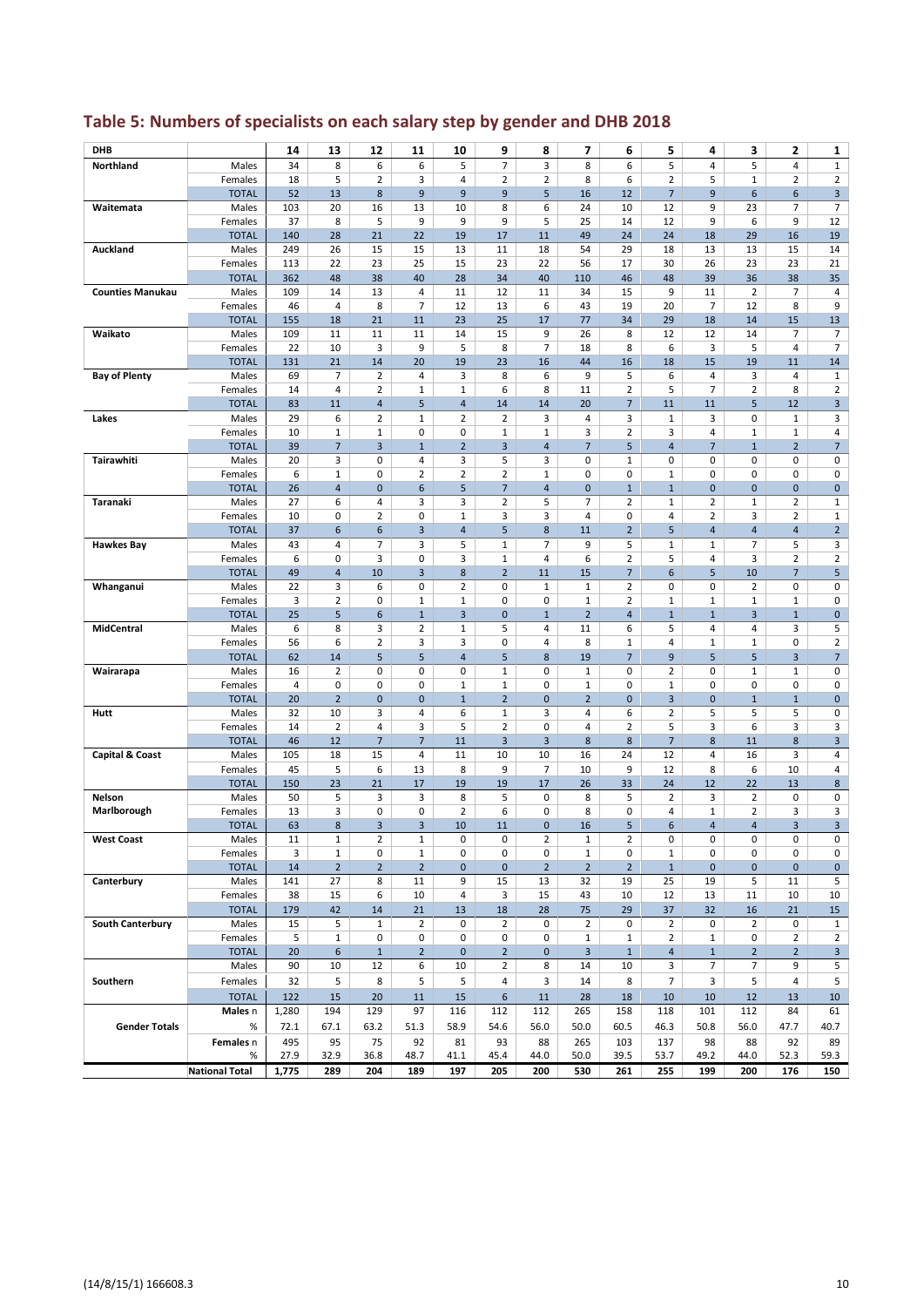| DHB                       |                            | 13                           | 12                          | 11                | 10                | 9                                | 8                     | $\overline{ }$      | 6                        | 5                 | 4                             | 3                            | $\mathbf{2}$        | 1                   |
|---------------------------|----------------------------|------------------------------|-----------------------------|-------------------|-------------------|----------------------------------|-----------------------|---------------------|--------------------------|-------------------|-------------------------------|------------------------------|---------------------|---------------------|
| Northland                 | Males                      | 8                            | $\mathbf 1$                 | $1\,$             | 0                 | 0                                | 0                     | $\mathbf 0$         | $\mathbf{1}$             | 0                 | $\overline{2}$                | 0                            | 0                   | 0                   |
|                           | Females                    | 6                            | $\mathsf 0$                 | 0                 | $\mathbf{1}$      | 0                                | 0                     | 0                   | $\mathbf 1$              | 0                 | $\mathbf{1}$                  | $\mathbf{1}$                 | $\mathbf{1}$        | $1\,$               |
|                           | <b>TOTAL</b>               | 14                           | $\mathbf 1$                 | $\mathbf{1}$      | $\mathbf{1}$      | $\mathbf 0$                      | $\mathbf 0$           | $\mathbf{0}$        | $\overline{2}$           | $\mathbf 0$       | $\overline{3}$                | $\mathbf{1}$                 | $\mathbf{1}$        | $\mathbf{1}$        |
| Waitemata                 | Males                      | 24                           | $\mathbf{1}$                | $\mathbf{1}$      | 0                 | $\mathbf{1}$                     | $\overline{2}$        | 0                   | $\overline{2}$           | $\overline{2}$    | $\mathbf{1}$                  | 3                            | 4                   | 8                   |
|                           | Females                    | 0                            | 0                           | $\mathbf{1}$      | 0                 | 0                                | $1\,$                 | $\mathbf{1}$        | $\mathbf 1$              | 0                 | 0                             | $\pmb{0}$                    | 0                   | 0                   |
|                           | <b>TOTAL</b>               | 24                           | $\mathbf 1$                 | $\overline{2}$    | $\mathbf 0$       | $1\,$                            | 3                     | $\mathbf{1}$        | 3                        | $\overline{2}$    | $1\,$                         | $\overline{3}$               | 4                   | 8                   |
| Auckland                  | Males<br>Females           | 17<br>15                     | $\mathbf{1}$<br>$\mathbf 1$ | 0<br>$\mathbf{1}$ | 0<br>0            | $\overline{2}$<br>$\overline{2}$ | $1\,$<br>$\mathbf{1}$ | 2<br>$\mathbf{1}$   | 0<br>3                   | 0<br>0            | $\overline{2}$<br>$\mathbf 1$ | 3<br>3                       | $\overline{2}$<br>6 | 20<br>20            |
|                           | <b>TOTAL</b>               | 32                           | $\overline{2}$              | $1\,$             | $\pmb{0}$         | $\overline{4}$                   | $\overline{2}$        | 3                   | 3                        | $\mathbf 0$       | 3                             | 6                            | 8                   | 40                  |
| <b>Counties Manukau</b>   | Males                      | 7                            | 3                           | 3                 | $\mathbf{1}$      | 3                                | 0                     | 3                   | 3                        | 8                 | $\mathbf{1}$                  | $\overline{2}$               | 0                   | $\mathbf{1}$        |
|                           | Females                    | 5                            | $\mathbf{1}$                | 0                 | $\overline{2}$    | $\mathbf{1}$                     | $\mathbf{1}$          | $1\,$               | 0                        | $\mathbf{1}$      | 0                             | $\mathbf{1}$                 | 0                   | $\mathbf{1}$        |
|                           | <b>TOTAL</b>               | 12                           | $\overline{4}$              | 3                 | 3                 | $\overline{4}$                   | $\mathbf{1}$          | $\overline{4}$      | 3                        | 9                 | $1\,$                         | $\overline{3}$               | $\mathbf 0$         | $\overline{2}$      |
| Waikato                   | Males                      | 9                            | 3                           | $\mathbf{1}$      | $\overline{2}$    | $\overline{2}$                   | $\overline{2}$        | 3                   | 0                        | 0                 | $\mathbf{1}$                  | 0                            | 0                   | 0                   |
|                           | Females                    | 5                            | 3                           | 0                 | $\mathbf{1}$      | 3                                | $\mathbf{1}$          | $\mathbf{1}$        | 0                        | 0                 | 0                             | 0                            | 0                   | 0                   |
|                           | <b>TOTAL</b>               | 14                           | 6                           | $\mathbf{1}$      | 3                 | 5                                | 3                     | $\overline{a}$      | $\mathbf 0$              | $\mathbf 0$       | $\mathbf{1}$                  | $\mathbf 0$                  | $\mathbf 0$         | 0                   |
| <b>Bay of Plenty</b>      | Males                      | $\overline{7}$               | $\pmb{0}$                   | 0                 | 0                 | $\mathbf{1}$                     | 0                     | 0                   | $\pmb{0}$                | 0                 | 0                             | 0                            | 0                   | 0                   |
|                           | Females                    | 10                           | $\mathbf{1}$                | 0                 | $\overline{2}$    | 0                                | 0                     | 0                   | 0                        | 0                 | 0                             | 0                            | 0                   | 0                   |
|                           | <b>TOTAL</b>               | 17                           | $\mathbf{1}$                | $\mathbf 0$       | $\overline{2}$    | $\mathbf{1}$                     | $\mathbf 0$           | $\mathbf 0$         | $\mathbf 0$              | $\mathbf 0$       | $\mathbf 0$                   | $\mathbf{0}$                 | $\mathbf 0$         | 0                   |
| Lakes                     | Males                      | $\mathbf{1}$                 | $\pmb{0}$                   | 0                 | 0                 | 0                                | 0                     | 0                   | $\pmb{0}$                | 0                 | 0                             | $\mathbf{1}$                 | 0                   | 0                   |
|                           | Females                    | 0                            | $\pmb{0}$                   | 0                 | 0                 | $\pmb{0}$                        | $\mathbf{1}$          | $\overline{2}$      | 0                        | $\mathbf{1}$      | 0                             | 0                            | 0                   | 0                   |
| Tairawhiti                | <b>TOTAL</b><br>Males      | $\mathbf{1}$<br>$\mathbf{1}$ | $\mathbf 0$<br>$\pmb{0}$    | 0<br>0            | $\mathbf 0$<br>0  | $\mathbf 0$<br>$\pmb{0}$         | $\mathbf{1}$<br>0     | $\overline{2}$<br>0 | $\mathbf 0$<br>$\pmb{0}$ | $\mathbf{1}$<br>0 | $\mathbf 0$<br>0              | $\mathbf{1}$<br>$\mathbf{1}$ | $\mathbf{0}$<br>0   | 0<br>0              |
|                           | Females                    | 0                            | 0                           | 0                 | 0                 | $\pmb{0}$                        | 0                     | 0                   | 0                        | 0                 | 0                             | 0                            | 0                   | 0                   |
|                           | <b>TOTAL</b>               | $\mathbf{1}$                 | $\mathbf 0$                 | $\mathbf 0$       | $\mathbf 0$       | $\mathbf 0$                      | $\mathbf 0$           | $\mathbf 0$         | $\mathbf 0$              | 0                 | $\mathbf 0$                   | $\mathbf{1}$                 | 0                   | 0                   |
| Taranaki                  | Males                      | 5                            | $\pmb{0}$                   | 0                 | 0                 | 0                                | 0                     | $1\,$               | 0                        | 0                 | $\mathbf{1}$                  | 0                            | 0                   | 0                   |
|                           | Females                    | $\overline{7}$               | 0                           | 0                 | 0                 | $\mathbf 0$                      | 0                     | 0                   | $\mathbf 1$              | $\overline{2}$    | $\mathbf{1}$                  | 0                            | 0                   | $\mathbf{1}$        |
|                           | <b>TOTAL</b>               | 12                           | $\mathbf 0$                 | $\mathbf 0$       | $\mathbf 0$       | $\mathbf 0$                      | 0                     | $\mathbf 1$         | $\mathbf 1$              | $\overline{2}$    | $\overline{2}$                | $\mathbf 0$                  | $\mathbf 0$         | $\mathbf 1$         |
| <b>Hawkes Bay</b>         | Males                      | $\overline{2}$               | $\overline{2}$              | 0                 | $\mathbf 1$       | $\mathbf 0$                      | 0                     | 0                   | $\mathsf 0$              | 0                 | 0                             | 0                            | 0                   | 0                   |
|                           | Females                    | $\mathbf 1$                  | 3                           | 0                 | 0                 | $\mathsf 0$                      | 0                     | 0                   | 0                        | $\mathbf{1}$      | 0                             | 0                            | 0                   | 0                   |
|                           | <b>TOTAL</b>               | 3                            | 5                           | $\mathbf 0$       | $\mathbf{1}$      | $\mathbf 0$                      | $\overline{0}$        | $\mathbf{0}$        | $\mathbf{0}$             | $\mathbf{1}$      | $\mathbf{0}$                  | $\mathbf{0}$                 | $\overline{0}$      | $\mathbf 0$         |
| Whanganui                 | Males                      | $\mathbf{1}$                 | $\mathsf 0$                 | 0                 | 0                 | $\mathsf 0$                      | 0                     | 0                   | $\mathbf 1$              | 0                 | 0                             | 0                            | 0                   | 0                   |
|                           | Females                    | $\mathbf 1$                  | 0                           | 0                 | 0                 | 0                                | 0                     | 0                   | 0                        | 0                 | 0                             | 0                            | 0                   | 0                   |
|                           | <b>TOTAL</b>               | $\overline{2}$               | $\mathbf 0$                 | $\mathbf 0$       | $\mathbf 0$       | $\mathbf 0$                      | $\mathbf 0$           | $\mathbf 0$         | $1\,$                    | 0                 | $\mathbf 0$                   | $\mathbf{0}$                 | $\mathbf 0$         | $\mathbf 0$         |
| MidCentral                | Males                      | 3                            | 0                           | 0                 | 0                 | 0                                | 0                     | 0                   | 0                        | 0                 | 0                             | 0                            | 0                   | 0                   |
|                           | Females                    | 5<br>8                       | 3                           | 0<br>0            | 0<br>$\mathbf 0$  | $\pmb{0}$<br>$\mathbf 0$         | 0<br>0                | 0<br>0              | $\mathbf 1$              | 0<br>0            | 0<br>$\mathbf 0$              | 0<br>$\mathbf 0$             | 0<br>$\mathbf 0$    | $\overline{2}$      |
| Wairarapa                 | <b>TOTAL</b><br>Males      | $\mathbf 1$                  | 3<br>$\pmb{0}$              | 0                 | 0                 | $\pmb{0}$                        | 0                     | 0                   | $\mathbf 1$<br>$\pmb{0}$ | 0                 | 0                             | 0                            | 0                   | $\overline{2}$<br>0 |
|                           | Females                    | 3                            | 0                           | 0                 | 0                 | $\pmb{0}$                        | 0                     | 0                   | 0                        | 0                 | 0                             | 0                            | 0                   | 0                   |
|                           | <b>TOTAL</b>               | $\overline{4}$               | $\mathbf 0$                 | $\mathbf 0$       | $\mathbf 0$       | $\mathbf 0$                      | 0                     | $\mathbf 0$         | $\mathbf 0$              | 0                 | $\mathbf{0}$                  | $\mathbf 0$                  | $\mathbf 0$         | $\mathbf 0$         |
| Hutt                      | Males                      | 6                            | 0                           | 0                 | 1                 | $\pmb{0}$                        | 0                     | 0                   | $\mathbf 1$              | 0                 | 0                             | 0                            | 0                   | 0                   |
|                           | Females                    | $\mathbf{1}$                 | $1\,$                       | 0                 | 0                 | $\mathbf{1}$                     | 0                     | 0                   | $1\,$                    | 0                 | 0                             | 0                            | $\mathbf{1}$        | 0                   |
|                           | <b>TOTAL</b>               | $\overline{7}$               | $1\,$                       | $\mathbf 0$       | $\mathbf{1}$      | $1\,$                            | $\mathbf 0$           | $\mathbf 0$         | $\overline{2}$           | $\mathbf 0$       | $\mathbf 0$                   | $\mathbf 0$                  | $\mathbf{1}$        | $\mathbf 0$         |
| Capital & Coast           | Males                      | 3                            | $\mathsf 0$                 | 0                 | 0                 | 0                                | 0                     | 0                   | $\mathsf 0$              | 0                 | $\mathbf{1}$                  | 0                            | 0                   | $\mathbf 1$         |
|                           | Females                    | 6                            | $\overline{2}$              | 0                 | $1\,$             | 0                                | 0                     | 0                   | 0                        | 0                 | 0                             | $\mathbf{1}$                 | 0                   | 0                   |
|                           | <b>TOTAL</b>               | 9                            | $\overline{2}$              | $\mathbf{0}$      | $\mathbf 1$       | $\mathbf{0}$                     | $\mathbf{0}$          | $\mathbf{0}$        | $\mathbf 0$              | $\mathbf 0$       | $\mathbf{1}$                  | $\mathbf{1}$                 | $\mathbf 0$         | $1\,$               |
| <b>Nelson Marlborough</b> | Males                      | 6                            | $\mathbf{1}$                | 0                 | $\mathbf{1}$      | $\mathbf{1}$                     | $\mathbf{1}$          | 0                   | 0                        | 0                 | 0                             | 0                            | 0                   | 0                   |
|                           | Females                    | 6                            | 0                           | 0                 | 0                 | 0                                | 0                     | $\mathbf{1}$        | 0                        | 0                 | 0                             | 0<br>$\mathbf{0}$            | 0                   | 0                   |
| <b>West Coast</b>         | <b>TOTAL</b><br>Males      | 12<br>3                      | $\mathbf{1}$<br>1           | $\mathbf 0$<br>U  | $\mathbf{1}$<br>U | $\mathbf{1}$<br>U                | $\mathbf{1}$<br>1     | $\mathbf{1}$<br>U   | 0<br>U                   | $\mathbf 0$<br>U  | $\mathbf 0$<br>U              | U                            | 0<br>U              | $\mathbf 0$<br>U    |
|                           | Females                    | $\mathbf{1}$                 | 0                           | 0                 | 0                 | 0                                | 0                     | 0                   | 0                        | 0                 | 0                             | 0                            | 0                   | 0                   |
|                           | <b>TOTAL</b>               | $\overline{4}$               | $\mathbf{1}$                | $\mathbf{0}$      | $\mathbf{0}$      | $\mathbf{0}$                     | 1                     | $\mathbf{0}$        | $\mathbf{0}$             | $\mathbf{0}$      | $\mathbf{0}$                  | $\mathbf{0}$                 | $\overline{0}$      | $\mathbf 0$         |
| Canterbury                | Males                      | 8                            | 0                           | $\mathbf{1}$      | 0                 | 0                                | 0                     | $\mathbf{1}$        | 0                        | 0                 | $\mathbf{1}$                  | $\mathbf{1}$                 | 4                   | $\mathbf{1}$        |
|                           | Females                    | 12                           | $\mathbf{1}$                | $\mathbf{1}$      | $\overline{2}$    | $\mathbf{1}$                     | $\mathbf{1}$          | 0                   | $\mathbf{1}$             | 0                 | 0                             | 0                            | 4                   | 3                   |
|                           | <b>TOTAL</b>               | 20                           | $\mathbf{1}$                | $2^{\circ}$       | $\overline{2}$    | $\mathbf{1}$                     | $\mathbf{1}$          | $\mathbf{1}$        | $\mathbf{1}$             | 0                 | $\mathbf{1}$                  | $\mathbf{1}$                 | 8                   | $\overline{a}$      |
| <b>South Canterbury</b>   | Males                      | $\overline{2}$               | 0                           | 0                 | 0                 | 0                                | 0                     | 0                   | 0                        | $\mathbf 1$       | 0                             | 0                            | 0                   | 0                   |
|                           | Females                    | $\mathbf{1}$                 | 0                           | 0                 | 0                 | 0                                | 0                     | 0                   | 0                        | 0                 | 0                             | 0                            | 0                   | 0                   |
|                           | <b>TOTAL</b>               | 3                            | $\mathbf{0}$                | $\mathbf{0}$      | $\mathbf{0}$      | $\mathbf{0}$                     | $\mathbf{0}$          | $\mathbf{0}$        | $\mathbf{0}$             | $\mathbf{1}$      | $\mathbf{0}$                  | $\mathbf{0}$                 | $\mathbf{0}$        | $\mathbf 0$         |
|                           | Males                      | $\mathbf{1}$                 | 6                           | $\mathbf{1}$      | $\mathbf{1}$      | $\mathbf{1}$                     | 3                     | 0                   | 0                        | 0                 | 0                             | 0                            | 0                   | 3                   |
| Southern                  | Females                    | 0                            | $\overline{2}$              | $\mathbf{1}$      | $\mathbf{1}$      | $\mathbf{1}$                     | 0                     | 0                   | 0                        | $\mathbf{1}$      | $\mathbf{1}$                  | 0                            | 0                   | 0                   |
|                           | <b>TOTAL</b>               | $\mathbf{1}$                 | $\bf 8$                     | $\overline{2}$    | $\overline{2}$    | $\overline{2}$                   | 3                     | $\mathbf 0$         | $\mathbf 0$              | $\mathbf{1}$      | $\mathbf{1}$                  | $\mathbf{0}$                 | $\mathbf{0}$        | $\overline{3}$      |
|                           | Males n                    | 115                          | 19                          | 8                 | $\overline{7}$    | 11                               | 10                    | 10                  | 8                        | 11                | 10                            | 11                           | 10                  | 34                  |
| <b>Gender Totals</b>      | %                          | 57.5                         | 51.4                        | 66.7              | 41.2              | 55.0                             | 62.5                  | 58.8                | 47.1                     | 64.7              | 71.4                          | 64.7                         | 45.5                | 54.%                |
|                           | Females n                  | 85                           | 18                          | 4                 | 10                | 9                                | 6                     | $\overline{7}$      | 9                        | 6                 | 4                             | 6                            | 12                  | 28                  |
|                           | %<br><b>National Total</b> | 42.5<br>200                  | 48.6<br>37                  | 33.3<br>12        | 58.8<br>17        | 45.0<br>20                       | 37.5<br>16            | 41.2<br>17          | 52.9<br>17               | 35.3<br>17        | 28.6<br>14                    | 35.3<br>17                   | 54.5<br>22          | 45.2                |
|                           |                            |                              |                             |                   |                   |                                  |                       |                     |                          |                   |                               |                              |                     | 62                  |

## **Table 6: Numbers of medical and dental officers on each salary step by gender and DHB 2018**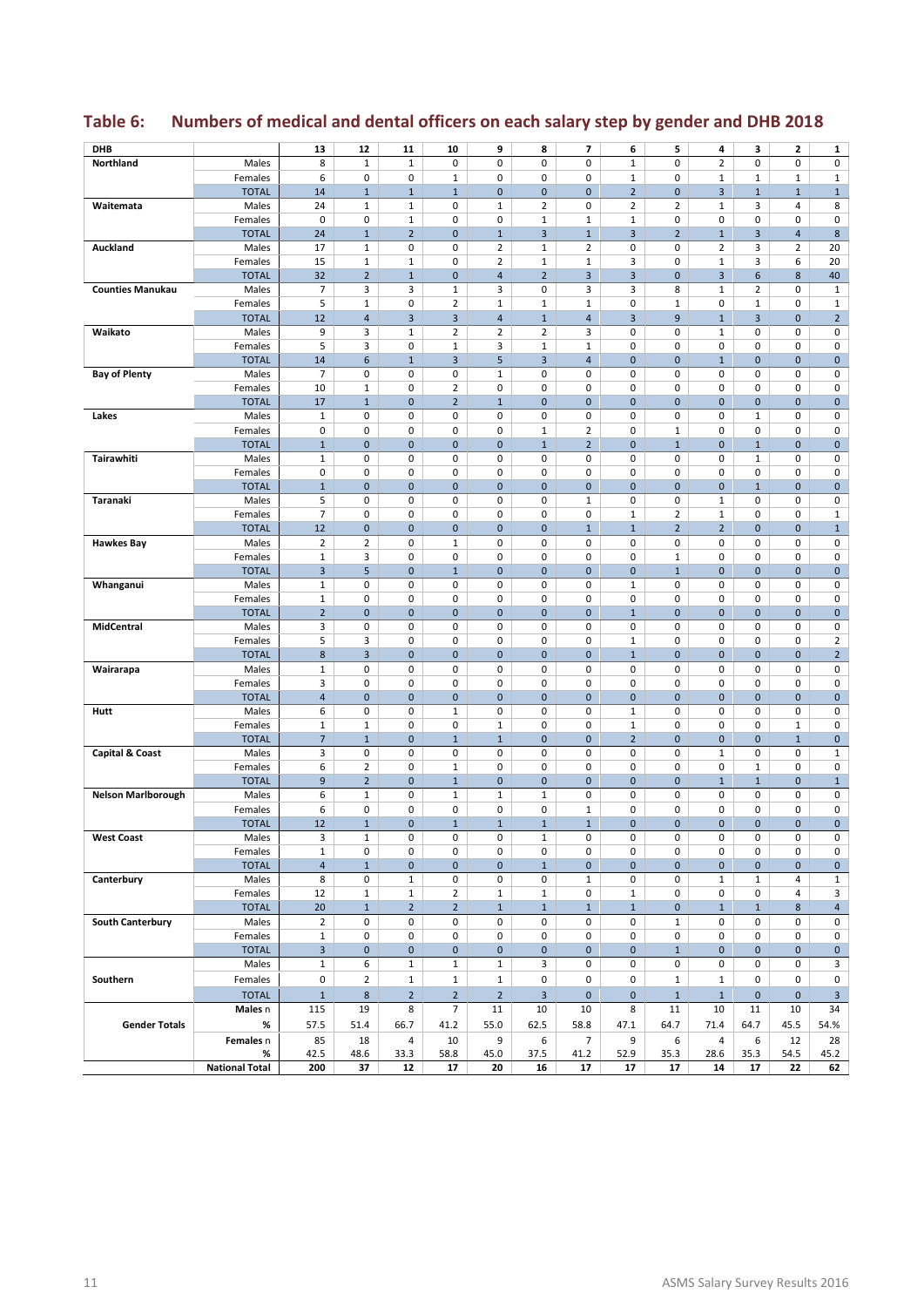

Figures 5 and 6 display the proportion of the workforce on the top step of the salary scale over the past 12 years including the proportion of women and men on the top step over the same time frame.

#### **Figure 5: Proportion of specialists and by gender on the top step of the salary scale from 2006- 2018**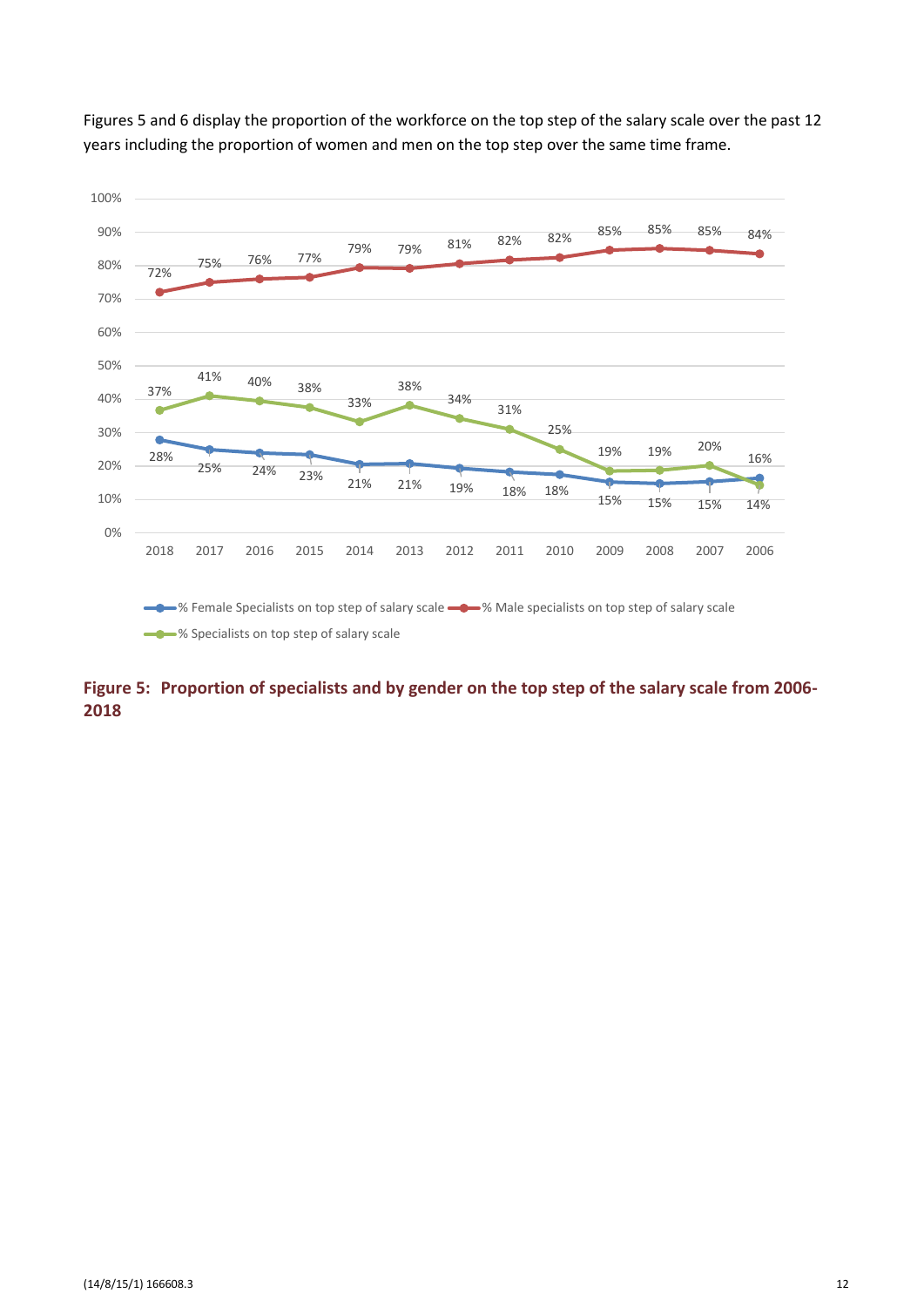

#### **Figure 6: Proportion of medical and dental officers and by gender on the top step of the salary scale from 2006-2018**

Figures 7 and 8 track the total numbers of specialists and medical and dental officers over the past 12 years including how these numbers are split according to gender. Figure 7 suggests that the numbers of women specialists are growing and that the proportionate gender balance of the specialist workforce is gradually evening out (60% male to 40% female). For medical and dental officers, the numbers are relatively static and the male/female ratios proportionately more even than in the specialist workforce (Figure 8).